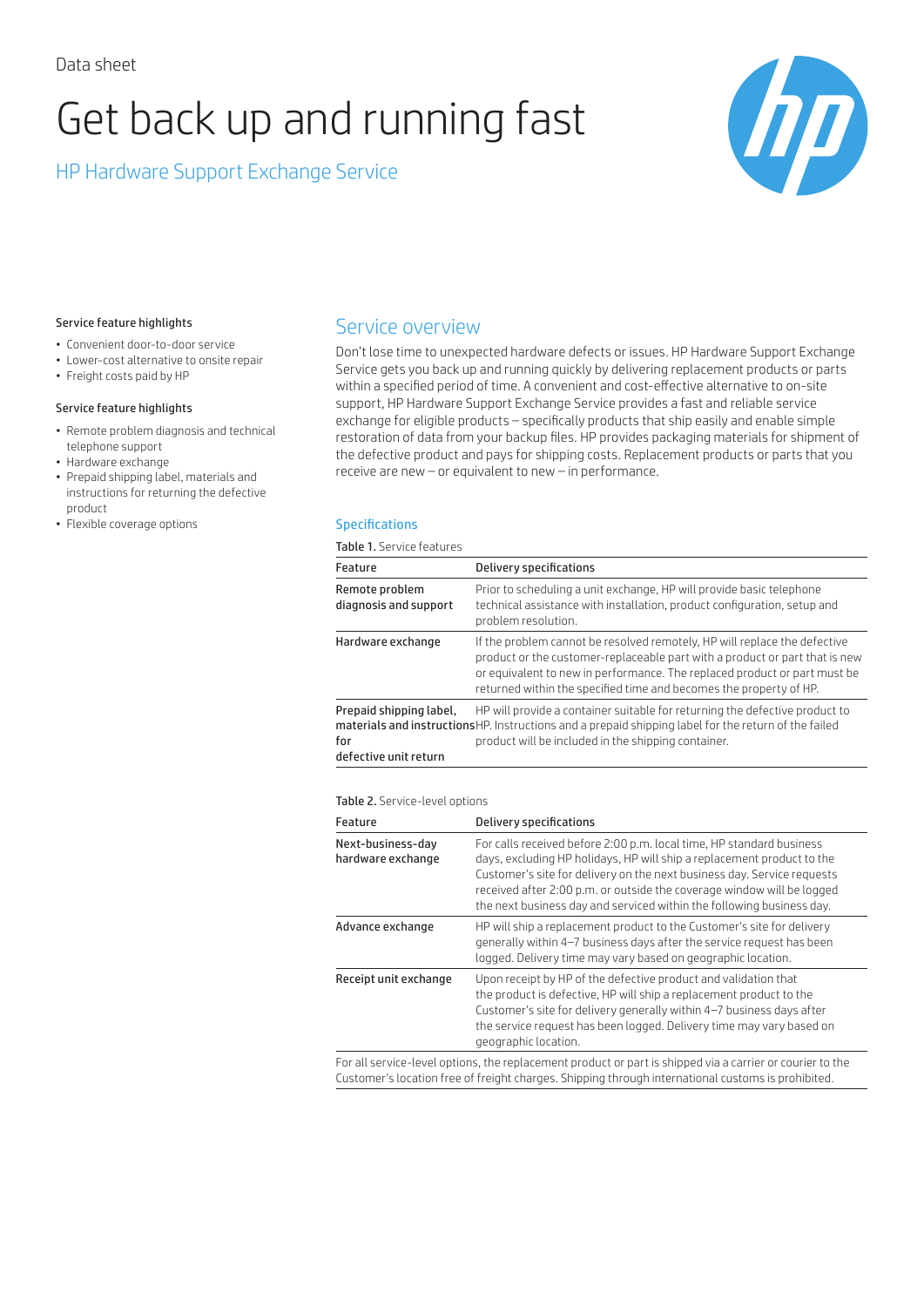| <b>Option</b>                      | Delivery specifications                                                                                                                                                                                                                                                                                                                   |
|------------------------------------|-------------------------------------------------------------------------------------------------------------------------------------------------------------------------------------------------------------------------------------------------------------------------------------------------------------------------------------------|
| Accidental damage<br>from handling | For eligible products, specific service levels may be offered with the<br>accidental damage from handling service feature. Where accidental damage<br>from handling applies, the Customer receives protection against accidental<br>damage to the covered hardware product as part of this service.                                       |
|                                    | See 'Service limitations' section for additional details.                                                                                                                                                                                                                                                                                 |
| Defective media<br>retention       | For eligible products, this service feature option allows the Customer to<br>retain defective hard disk or eligible SSD/Flash Drive components that<br>the Customer does not want to relinguish due to sensitive data. All Disk<br>or eligible SSD/Flash Drives on a covered system must participate in the<br>defective media retention. |
|                                    | See 'Service limitations' section for additional details.                                                                                                                                                                                                                                                                                 |

## Coverage

This service provides coverage for all standard accessories included with the HP base product part number and all HP-supplied internal components (such as HP Jetdirect cards, memory and CD-ROM drives). Not covered under this service are items such as but not limited to:

- Consumables, including but not limited to customer-replaceable batteries and tablet PC pens
- •Maintenance kits, carrying cases and other supplies
- Non-HP devices
- Accessories purchased in addition to the base unit, such as cradles, docking stations and port replicators

Customers may check with a local HP authorized representative to determine whether their product or location is eligible for this service.

## Customer responsibilities

The Customer must register the covered hardware and HP Care Pack immediately, as set forth in the HP Care Pack support service agreement. The Customer will be required, upon HP request, to support HP's remote problem resolution efforts. The Customer will:

- Provide all information necessary for HP to deliver timely and professional remote support and to enable HP to determine the level of support eligibility
- Start self-tests and install and run other diagnostic tools and programs
- Perform other reasonable activities to help HP identify or resolve problems, as requested by HP

For selected products, the Customer must inform HP of all configuration requirements for the replacement product prior to commencement of service and must document such configuration requirements on each service request order form.

At the time of the service request, the Customer must provide a credit card number or purchase order number to HP. If the 'Pickup by HP' option has not been chosen, the Customer must ship the defective product to HP within 3 business days of receipt of the replacement product and must obtain a prepaid insurance receipt, to be retained by the Customer as proof of shipment to HP. If the defective product is not received by HP within 10 business days of the Customer's receipt of the replacement product, the Customer will be charged the replacement product's list price.

It is the Customer's responsibility to:

- •Maintain a current backup copy of the operating system, development program, and all other applicable software programs and data
- Restore software and data on the unit after the repair or replacement
- •Install the user application software and ensure that all software is appropriately licensed
- •Install, in a timely manner, critical customer-installable firmware updates, as well as customer-replaceable parts and replacement units delivered to the Customer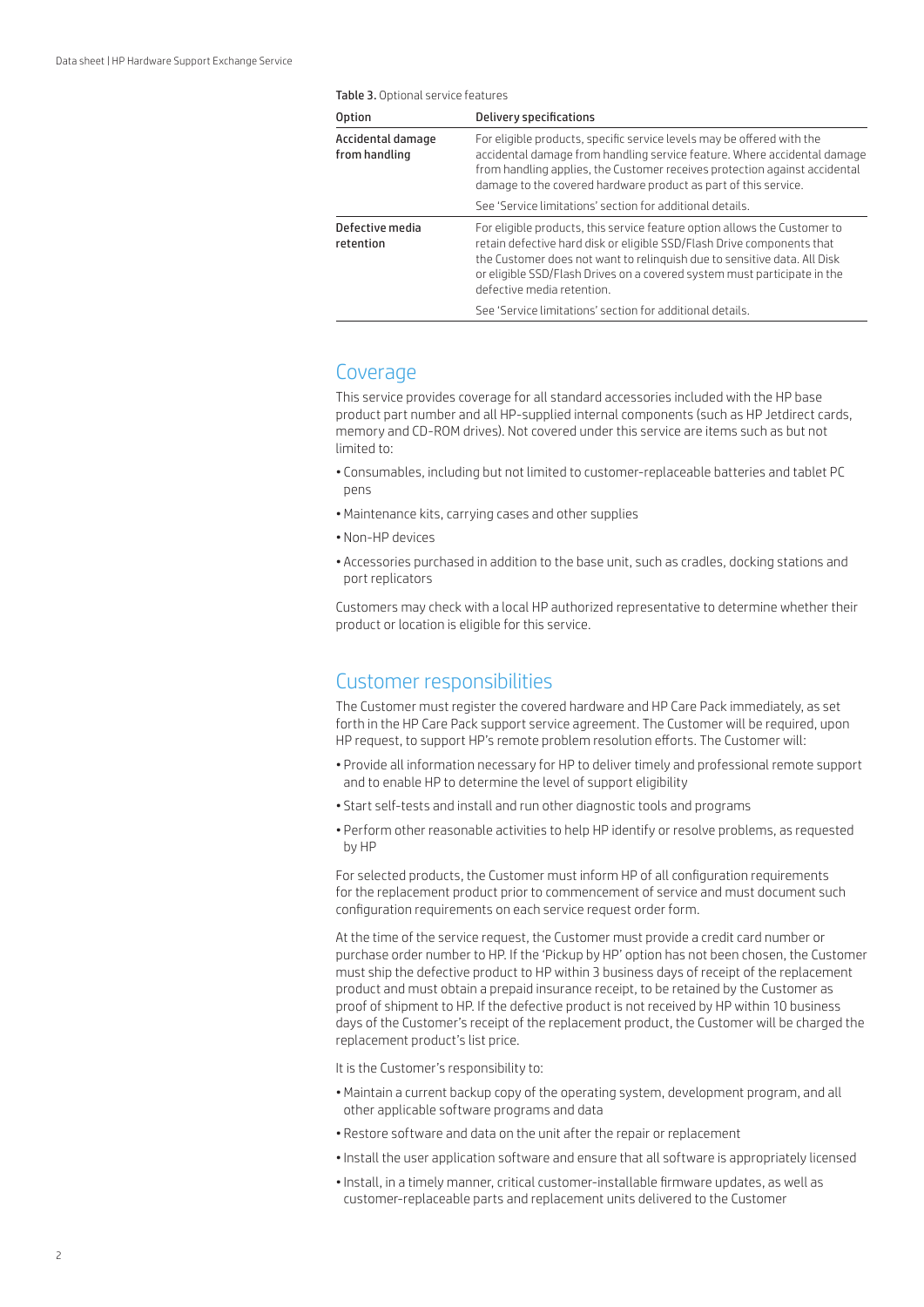• Register to use HP's electronic facility in order to gain access to restricted product information and to receive proactive notification or other services available to the Customer

For Care Pack services that include the accidental damage from handling service feature, it is the Customer's responsibility to report the accidental damage to HP within 30 days of the incident date so that HP can expedite system repair.

## Service limitations

At the discretion of HP, service will be provided using a combination of remote diagnosis and support, shipment of a replacement product or other service delivery methods. Other service delivery methods may include the shipment of customer-replaceable parts, such as a keyboard, mouse or other parts classified as Customer Self Repair parts. HP will determine the appropriate delivery method required in order to provide effective and timely Customer support.

Activities such as but not limited to the following are excluded from this service:

- Diagnosis or maintenance at the Customer site (if on-site diagnosis or maintenance is required and requested, the Customer will be billed at standard HP service rates)
- Setup and installation of the replacement product at the Customer site
- Recovery and support of the operating system, other software and data
- Troubleshooting for interconnectivity or compatibility problems
- Support for network-related problems
- Services required due to failure of the Customer to incorporate any system fix, repair, patch or modification provided to the Customer by HP
- Services required due to failure of the Customer to take avoidance action previously advised by HP
- Services that, in the opinion of HP, are required due to improper treatment or use of the product
- Services that, in the opinion of HP, are required due to unauthorised attempts by non-HP personnel to install, repair, maintain or modify hardware, firmware or software
- User preventive maintenance

The Customer's requested ship-to or pickup location must not require HP to ship replacement or replaced products or parts through international customs.

Geographic coverage may vary.

#### Exclusions to the accidental damage from handling service feature option

Eligibility for purchase of the accidental damage protection service feature requires the product to be covered by a factory warranty or a warranty extension service with coverage duration equal to or longer than the accidental damage protection service.

The accidental damage protection service feature provides protection against sudden and unforeseen accidental damage from handling, provided such damage occurs in the course of regular use. It does not cover the following situations and damage due to:

- Normal wear and tear; change in colour, texture or finish; gradual deterioration; rust; dust; or corrosion
- Fire, a vehicular or homeowner's accident (in cases in which said accident is covered by an insurance policy or other product warranty), act of nature (including, without limitation, floods) or any other peril originating from outside the product
- Exposure to weather conditions or environmental conditions that are outside of HP specifications, exposure to hazardous (including bio-hazardous) materials, operator negligence, misuse, mishandling, improper electrical power supply, unauthorised repairs or attempts to repair, improper and unauthorised equipment modifications, attachments or installation, vandalism, animal or insect damage or infestation, defective batteries, battery leakage, lack of manufacturer-specified maintenance (including the use of inappropriate cleansers)
- Error in product design, construction, programming or instructions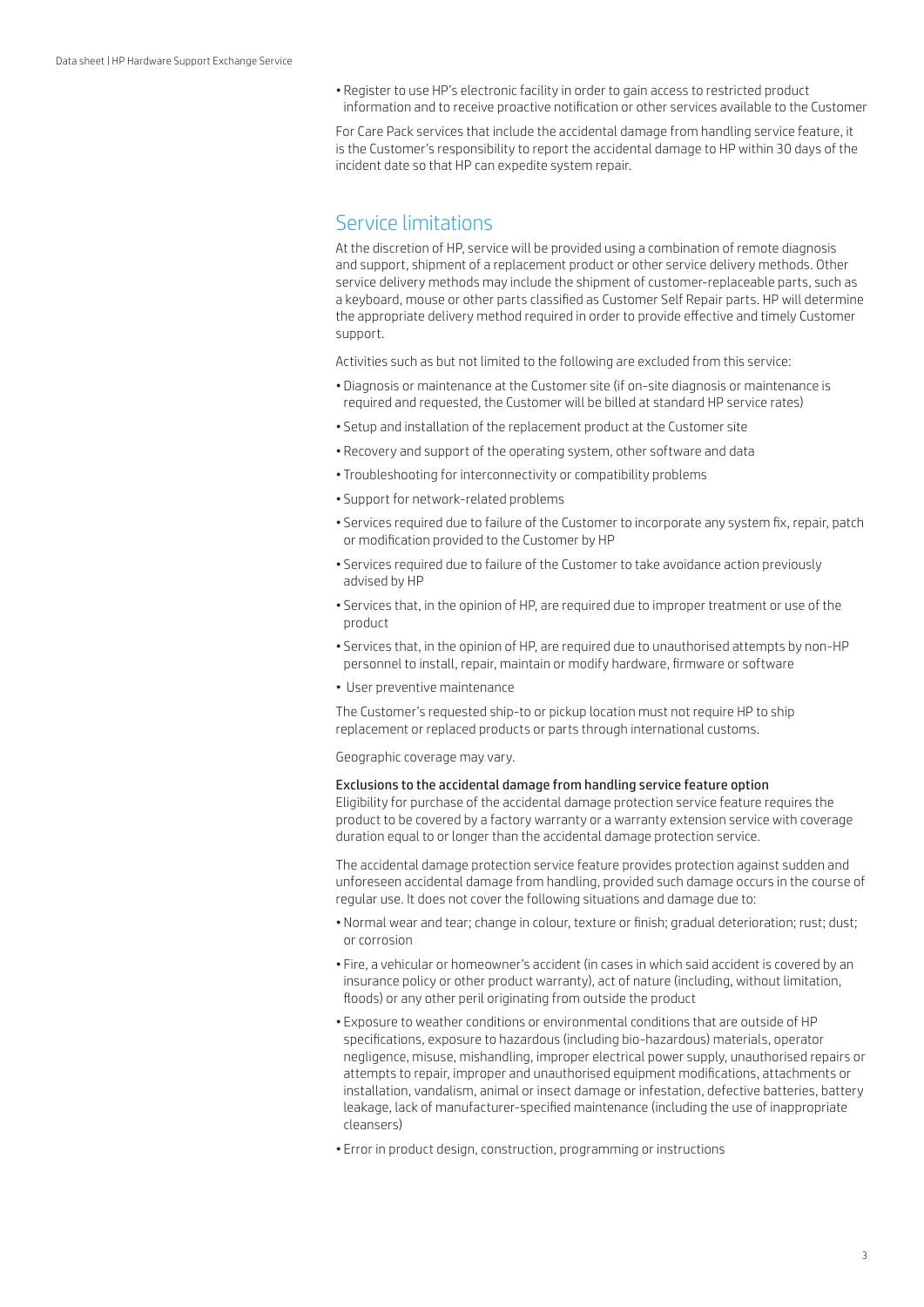- •Maintenance, repair or replacement necessitated by loss or damage resulting from any cause other than normal use, storage and operation of the product in accordance with the manufacturer's specifications and owner's manual
- Theft, loss, mysterious disappearance or misplacement
- Data loss or corruption; business interruptions
- Fraud (including but not limited to incorrect, misleading, erroneous or incomplete disclosure of how the equipment was damaged to the Customer's adjudicator, the servicer or HP)
- Accidental or other damage to the product that is cosmetic in nature, meaning damage that does not impact operation and functioning of the computer
- Computer monitor screen imperfections, including but not limited to 'burn-in' and missing pixels, caused by normal use and operation of the product
- Damage to product(s) whose serial numbers are removed or altered
- Damage or equipment failure that is covered by manufacturer's warranty, recall or factory bulletins
- Damage caused during the Customer's shipment of the covered product to or from another location
- Damage to hardware, software, media, data, etc., stemming from causes including but not limited to viruses; application programs; network programs; upgrades; formatting of any kind; databases; files; drivers; source code; object code or proprietary data; any support, configuration, installation or reinstallation of any software or data; or use of damaged or defective media
- Any and all pre-existing conditions that occurred (i.e., took place) prior to the purchase date of the HP Care Pack service
- Product obsolescence
- Any equipment relocated outside the country of purchase and not covered by a Travel + Accidental Damage Protection HP Care Pack
- Damaged or defective LCD screens when the failure is caused by abuse or is otherwise excluded herein
- •Intentional damage that results in a cracked or damaged computer display screen or damaged monitor
- Damage due to police action, undeclared or declared war, nuclear incident or terrorism
- Alteration or modification of the covered product in any way
- Unexplained or mysterious disappearance and any wilful act to cause damage to the covered product
- Reckless, negligent or abusive conduct while handling or using the product. If protective items such as covers, carrying cases or pouches, etc., were provided or made available for use with the covered product, the Customer must continually use these product accessories to be eligible for protection under this accidental damage coverage service feature. Reckless, negligent or abusive conduct includes, but is not limited to, the treatment and use of the covered product(s) in a harmful, injurious, or offensive manner that may result in its damage and any wilful or intentional damage to the product. Any damage resulting from such acts is NOT covered by this accidental damage protection service feature.

For HP commercial and consumer products, accidental damage from handling is limited to one incident per product per 12-month period commencing from the HP Care Pack service start date. Once the specified limit is reached, the cost of repair for any additional claims will be charged on a time-and-materials basis, but all other aspects of the HP Care Pack service purchased will remain in effect unless specifically documented otherwise in the country of purchase.

For those Customers with a history of significantly high claims, HP also reserves the right to deny acceptance of requests to purchase the accidental damage from handling service feature.